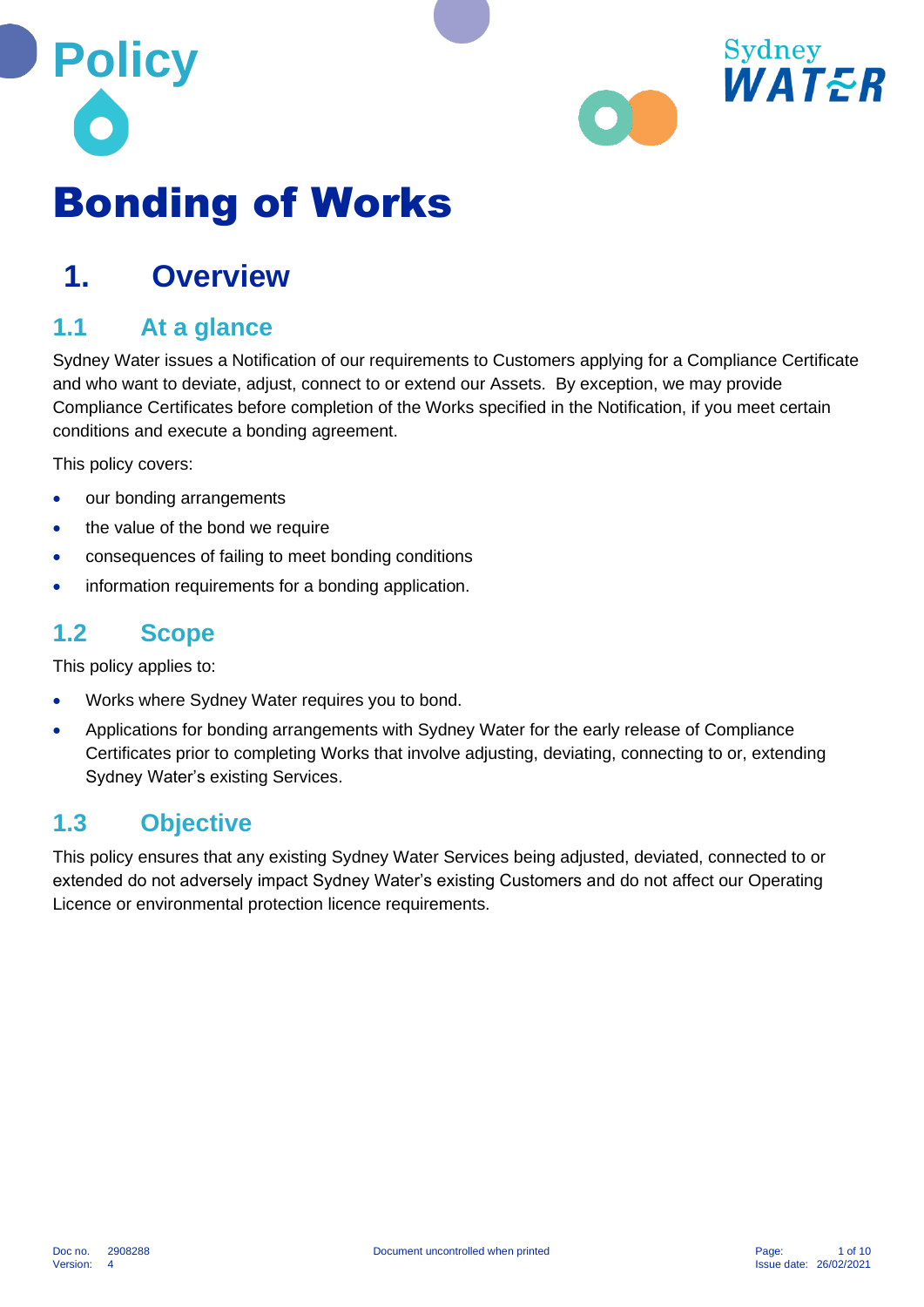## **2. Our bonding arrangements**

#### **2.1 Why we bond**

As Sydney Water is governed by a range of regulatory and licence requirements that set out how we operate, ensuring that the continuity, pressure, water quality or other Services of our existing customers are not affected by work on our Assets. These requirements include:

- *Sydney Water Act 1994*.
- Sydney Water *Operating Licence 2015-2020*.
- Sydney Water *Customer Contract 2015-2020*.
- Sydney Water environmental protection licences.

#### **2.2 When we will not bond**

We do not accept requests for bonding for early release Compliance Certificates:

- for Minor Works
- where development consent has not been granted
- where developer charges and capital contributions are outstanding
- if you have not resolved any existing 'permission to enter' third party property issues
- if you can complete Works in up to four weeks construction time. Construction time does not include the time to:
	- design the Works
	- test, disinfect (where applicable) and/or connect the Works
	- submit the project completion package.
- where you require Major Infrastructure
- where we deem that the Works depend on other Works
- until disinfection of water and / or recycled water Works, as we deem relevant, have passed successfully
- for standard wastewater connections, until pre-connection inspection of wastewater Works has been completed and passed successfully.

### **2.3 Bonding for changes to existing Sydney Water assets**

#### 2.3.1 When you must bond

We require bonding arrangements:

- for any existing Assets being adjusted, deviated, connected to or extended
- where you need to create easements or transfer property
- for homestead subdivisions, to ensure Services are connected within 12 months of subdividing the original parcel of land.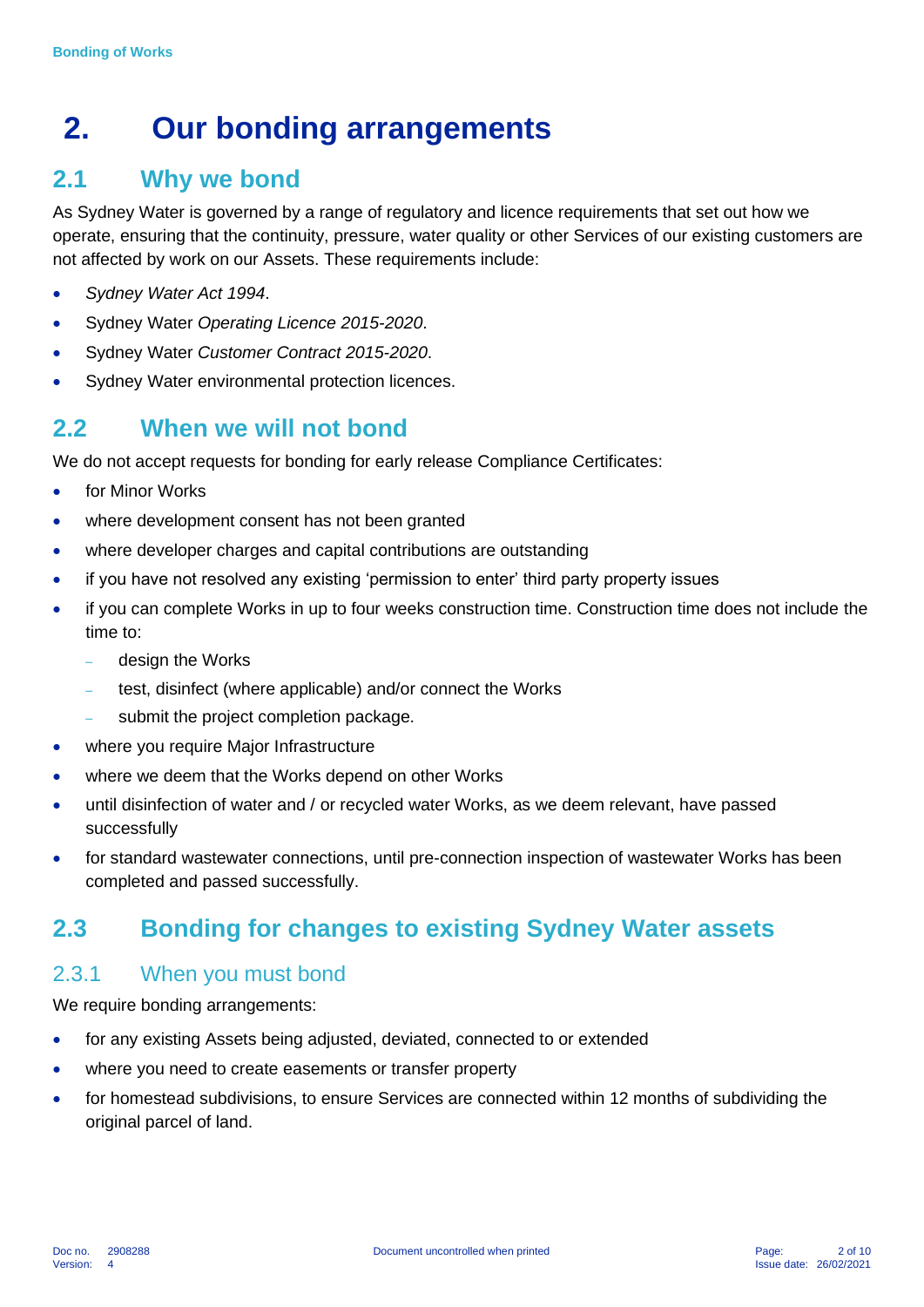#### 2.3.2 Bond Value

The amount of the bond, as a minimum, must:

- be of sufficient value to cover contingencies (including completing or rectifying any partially outstanding or completed Works to Sydney Water requirements):
	- If there is one quote for the Works, 'sufficient value' is the quoted cost multiplied by two to cover contingencies.
	- If there are three quotes, 'sufficient value' is the average of three quotes for the Works multiplied by 1.5 to cover contingencies.
- not limit the liability of the Customer to Sydney Water under a Developer Works Deed or other Agreement; and
- be at least \$25,000.
- You must provide an additional bond, where we require you to re-establish, then maintain for 12 months, any disturbed waterfront vegetation after connecting to a natural waterway. This is necessary to restore native vegetation cover to disturbed areas within the riparian corridor. You must provide a quote / quotes, for the total cost of the revegetation and its maintenance to allow us to determine the additional bond amount.

**Note** - The quotes for the cost of the Works must include GST.

### **2.4 Bonding for compliance Certificate Works**

#### 2.4.1 When we may consider bonding

Purely at our discretion, we may consider bonding arrangements to:

- allow the early release of a Compliance Certificate before completion of the Works. With reference to Section 2.2 (When we will not bond), we will consider bonding at the following work steps:
	- **For drinking water / recycled water:** mains have passed disinfection to ensure tap water meets Australian and our strict drinking water standards.
	- **For sewer:** the fully constructed Asset has been inspected and passed by Sydney Water, to ensure the system is hydraulically sound and correctly connected.
	- **For sewer where there is an upfront connection:** to be assessed on a case by case basis, based on risk, as there are a number of potential bonding stages.
- allow suspension of Sydney Water's objection to a road closure application.

**Note** – an upfront connection must have pre-approved by Sydney Water. Contact your Water Servicing Coordinator for further information.

#### 2.4.2 Bond Value

The amount of the bond must:

- cover the cost of all connections, inspections and finalisation of Works as decided by Sydney Water
- not limit the liability of the Customer to Sydney Water under a Developer Works Deed or other Agreement
- be at least \$25,000 per Service.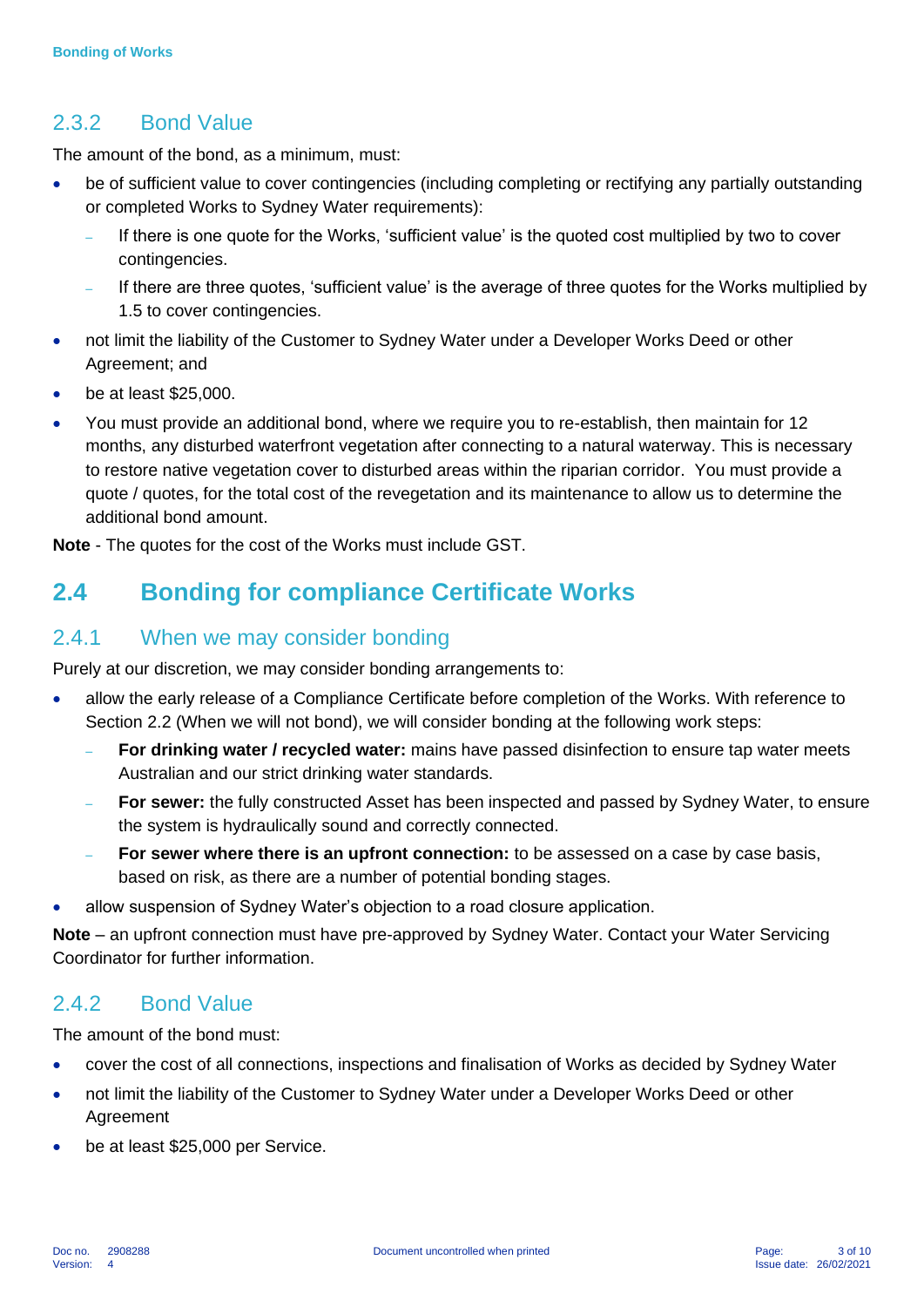## **3. Accepted Bonds**

The bond may be in the form of either:

- a cash bond in the form of a bank cheque. Corporate cheques will take at least five business days to clear
- electronic funds transfer (EFT)
- BPAY
- a guarantee or insurance bond from:
	- a) an approved financial institution regulated by Australian Prudential Regulatory Authority (APRA) [\(http://www.apra.gov.au/adi/Pages/adilist.aspx\)](http://www.apra.gov.au/adi/Pages/adilist.aspx). An 'approved financial institution' is either:
	- an Australian owned bank, listed on the APRA web site under its register of 'authorised deposittaking institutions'
	- any other 'authorised deposit-taking institution' regulated by APRA and listed on the APRA website, provided it has a current credit rating of 'A' or above as assessed by Standards and Poors or Fitch Rating Services, or 'A2' or above as assessed by Moody's Investor's Services
	- an insurer authorised to conduct new or renewal insurance business in Australia listed on the APRA website, provided it has a current credit rating of 'A' or above as assessed by Standards and Poors or Fitch Rating Services, or 'A2' or above as assessed by Moody's Investor's Services.
	- b) from an APRA regulated authorised deposit-taking institution or insurer having a lesser credit rating than an approved institution, that can only be accepted with the prior approval of Sydney Water's Chief Financial Officer
- an undertaking or interface agreement acceptable to Sydney Water. We only accept these from Government (and declared government) trading enterprises. We do not accept these from councils (councils are not Government trading enterprises) or corporations doing relevant business with government
- a blanket or rolling guarantee from an approved financial institution, with conditions we have approved for staged development areas.

## **4. Bond Extensions**

You must ask for a bond agreement extension as soon as you realise you cannot meet the conditions of your bond agreement and before the agreement's expiry. We may call up the bond if you have not asked for an extension before the agreement expires (See Section 6 Bond releases).

If you need a bond extension, you must explain why you cannot meet the bonding agreement conditions and include a revised project management plan (See Section 8 Definitions).

## **5. Failing to meet bond conditions**

### **5.1 Bond call ups**

If you fail to comply with any of the conditions of the bond agreement and you haven't asked for and been granted an extension, we will contact you to ask why you have not complied. We may then call up the bond if we believe immediate Works are required to prevent a potential breach of our regulatory and licence requirements, as outlined in Section 2.1 Why we bond.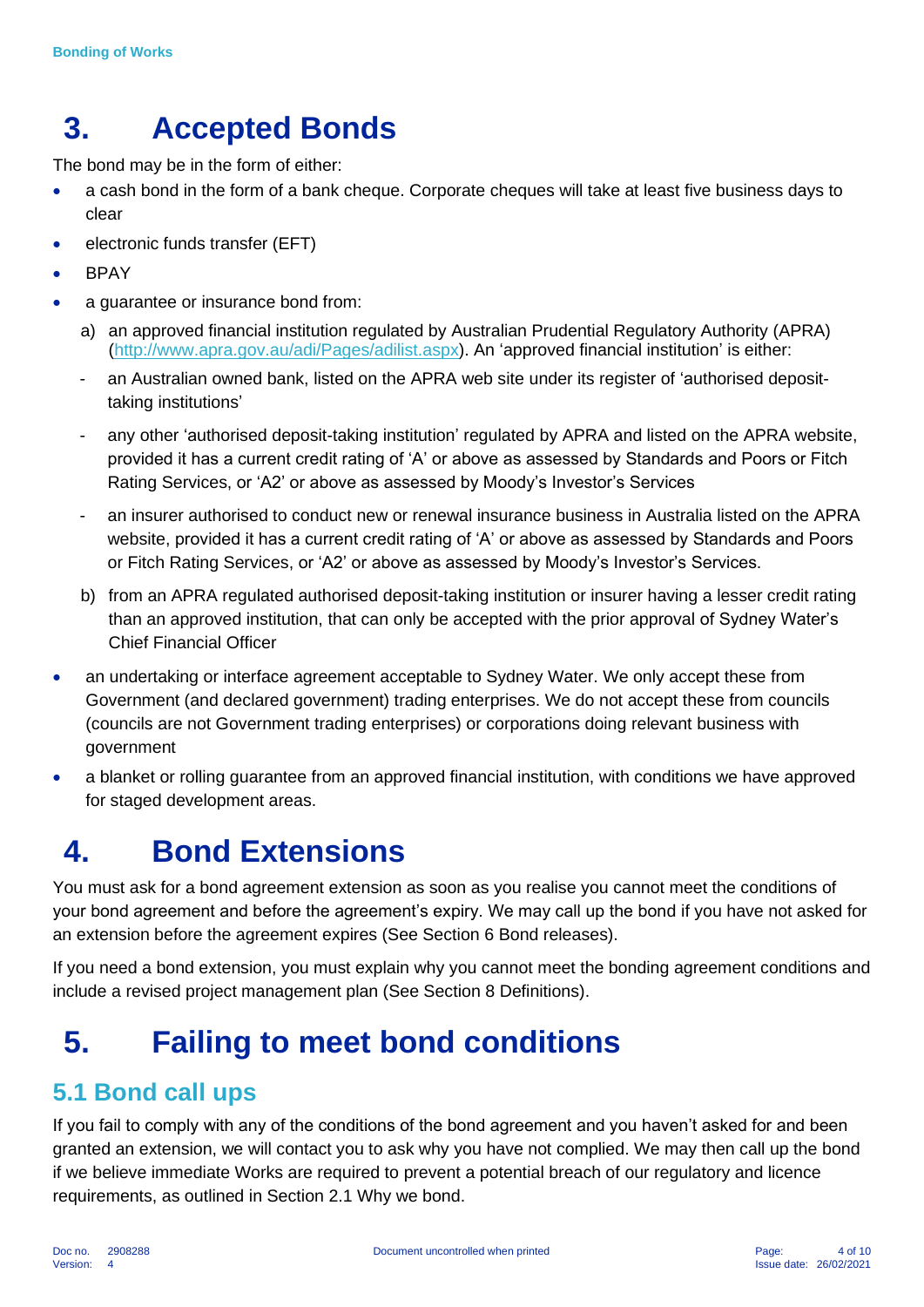If we call up a bond we may use the money, at rates determined by us, to:

- complete and/or assess the Works, so we can complete and/or take ownership of the Works
- compensate us for all the costs we incur, including:
	- all costs to complete the Works, including administration and operational costs
	- any payments we must make for breaching our Customer Contract (including Customer redress)
	- reimbursement for Service charges that we would must make to Sydney Water's existing customers, if the Customer had not completed Works on time

#### **Notes**

- Calling up of a bond is a serious matter as it may jeopardise the Customer's credit rating.
- Rectification costs may not be limited to the value of the bond. We may seek to recover additional amounts over and above the bond from the Customer.

### **6. Bond releases**

We will hold the bond until you transfer the Asset to us and pay us all outstanding expenses and fees owed to Sydney Water. After this occurs, we will return the bond (or the remaining part of the bond if we have called it up).

#### **6.1 Stormwater**

#### **Connecting to natural waterways**

We will release the additional bond for revegetation and maintenance after the 12 months maintenance period and satisfactory completion of the Works.

**Note** – We will return cash bonds only to the nominated bank accounts that you provided when you submitted the signed bond agreement. We will return bank guarantees to the issuing financial institution

## **7. Submit your application**

### **7.1 For Works where Sydney Water require you to bond**

If you must apply for a bonding arrangement (Section 2.3 Bonding for changes to existing Sydney Water Assets):

- we must have received and accepted a design package for all Services required and the signed Developer Works Deed
- you must provide a schedule of construction costs for the Works
- you must give us a project management plan (see Section 8 Definitions)
- for Major Infrastructure projects, we must have a Head Case and a signed Agreement
- provide us with the return details for the release of the bond.

#### **7.2 For early release Compliance Certificates**

To allow Sydney Water to assess if we will consider a bond (Section 2.4 Bonding for Compliance Certificate Works), you must provide us with: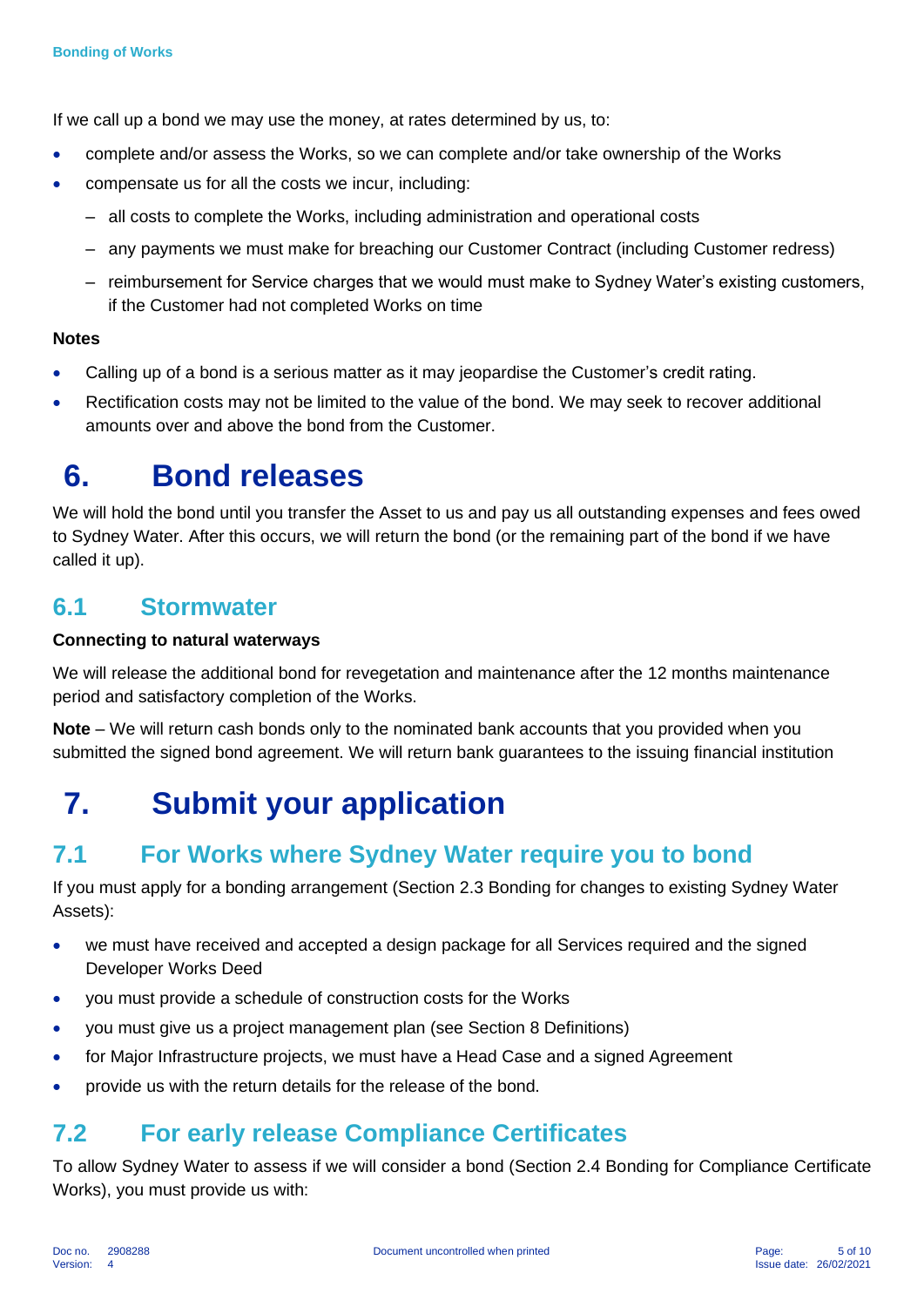- a letter requesting the bond explaining why the bond is required
- a schedule of construction costs for the Works
- a project management plan (See Section 8 Definitions), of outstanding and Dependant Works
- a site-specific construction method statement
- details of your Listed Provider's availability and schedule to complete the Works
- evidence that we have received and accepted a signed Developer Works Deed
- your plans as to how Services will be provided without risk to Sydney Water's regulatory and licence requirements (See Section 2.1 Why we bond)
- submit interim pre WAC plans in a format we can upload
- provide us with a return details for the release of the bond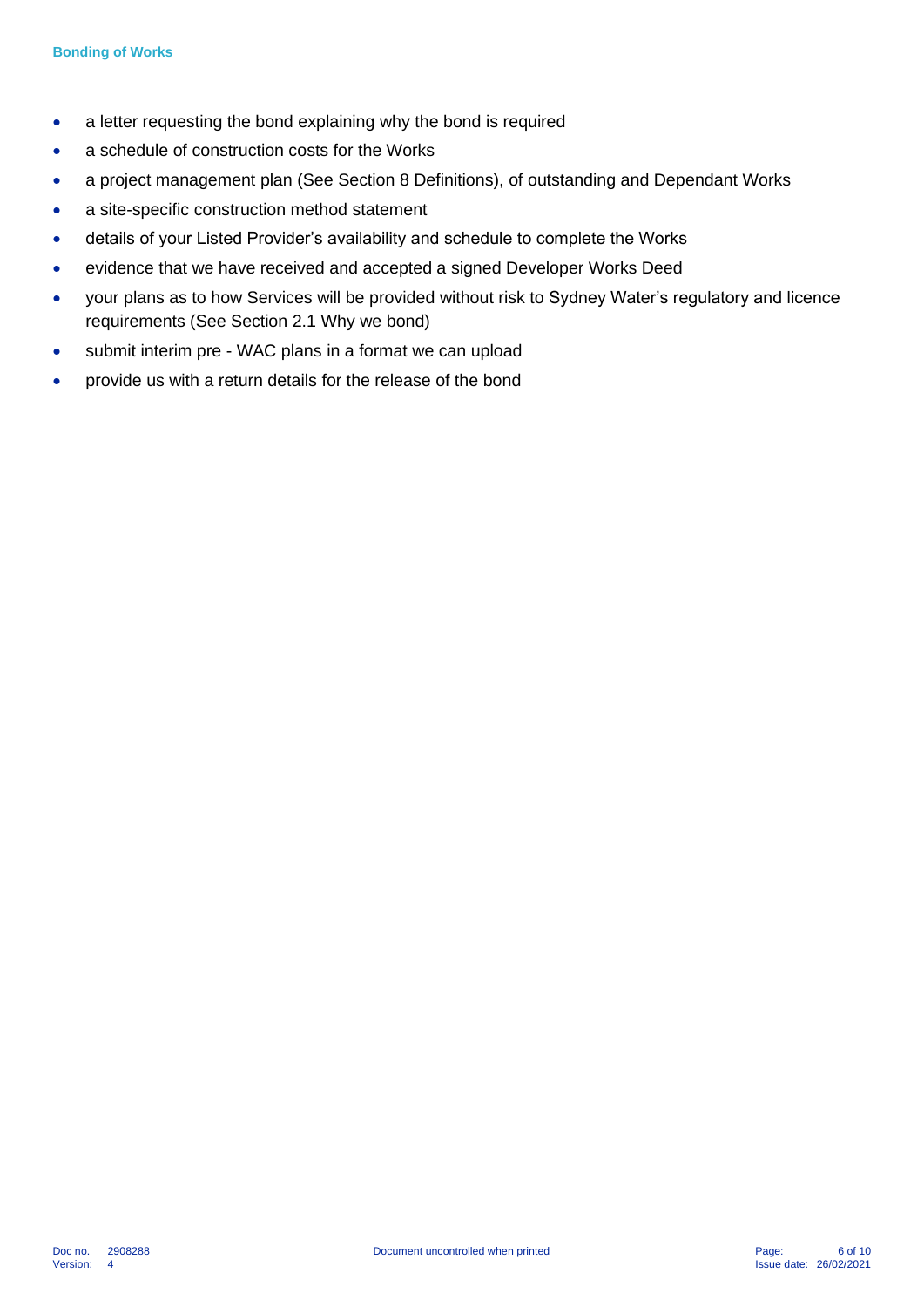## **8. Definitions**

| <b>Term</b>                                     | <b>Definition</b>                                                                                                                                                                                                                                                                                                                                     | <b>Source</b>       |
|-------------------------------------------------|-------------------------------------------------------------------------------------------------------------------------------------------------------------------------------------------------------------------------------------------------------------------------------------------------------------------------------------------------------|---------------------|
| Act                                             | The Sydney Water Act 1994 and any regulations in force under it. Also<br>known as the Act.                                                                                                                                                                                                                                                            | <b>Sydney Water</b> |
| Agreement                                       | A formal contract between a developer and Sydney Water.                                                                                                                                                                                                                                                                                               | Sydney Water        |
| Asset                                           | A physical facility that supports or enables service provision and which has<br>economic value to Sydney Water.                                                                                                                                                                                                                                       | Sydney Water        |
| <b>Bond</b>                                     | Financial security given to Sydney Water before the Customer meets our<br>conditions.                                                                                                                                                                                                                                                                 | <b>Sydney Water</b> |
| Completion of<br>the Works                      | When Sydney Water have accepted a project completion package (PCP);<br>including the Work as constructed (WAC) plans, all documents and reports,<br>deeming the Works completed.                                                                                                                                                                      | <b>Sydney Water</b> |
| Compliance<br>certificate                       | A compliance certificate referred to in Section 73 of the Act.                                                                                                                                                                                                                                                                                        | <b>Sydney Water</b> |
| Customer                                        | A developer who wants to deviate, adjust, connect to or extend Sydney<br><b>Sydney Water</b><br>Water Assets and/or, wants to get an early release compliance certificate<br>before completion of the Works.                                                                                                                                          |                     |
| Customer<br>Contract                            | A document that sets out the rights and obligations of Sydney Water and its<br>Sydney Water<br>Customers (see Section 55 of the Act). These rights and obligations are in<br>addition to those under the Act or any other law.                                                                                                                        |                     |
| Customer<br>redress                             | Compensation when an existing customer's property experiences service<br>interruptions.                                                                                                                                                                                                                                                               | <b>Sydney Water</b> |
| Dependant<br><b>Works</b>                       | In the case of drinking water / recycled water, completion of connection to<br>Sydney Water's supply network that enables continuous supply of drinking<br>water.                                                                                                                                                                                     | <b>Sydney Water</b> |
|                                                 | In the case of wastewater, the completion and connection of the wastewater<br>pipe to a downstream wastewater network that allows the transfer of<br>sewage to Sydney Water's trunk sewer network.                                                                                                                                                    |                     |
| Developer                                       | A person who has been given an approval as defined in Division 9 of the<br>Act.                                                                                                                                                                                                                                                                       | <b>Sydney Water</b> |
| Developer<br>charges                            | A contribution towards the cost of systems (e.g. reservoirs, treatment<br><b>Sydney Water</b><br>plants) which serve a development. We calculate these using base charges<br>registered with the Independent Pricing and Regulatory Tribunal (IPART).<br>Sydney Water cannot waive or change these charges.                                           |                     |
| Developer<br><b>Works Deed</b>                  | A formal contract between a developer, Water Servicing Coordinator<br><b>Sydney Water</b><br>(WSC), Sydney Water and other Sydney Water listed providers.                                                                                                                                                                                             |                     |
| Development                                     | Sydney Water<br>In relation to land, means any activity to which an approval relates to, as<br>defined in Division 9 of the Act.                                                                                                                                                                                                                      |                     |
| Easement                                        | A document that sets out the rights of one party to use land owned by<br><b>Sydney Water</b><br>another party.                                                                                                                                                                                                                                        |                     |
| Environment<br>Protection<br>Authority<br>(EPA) | The Environmental Protection Authority is an independent body that<br><b>Sydney Water</b><br>regulates and responds to activities that can affect the health of the NSW<br>environment and its people. The EPA's goal is to improve environmental<br>performance and waste management in NSW.                                                         |                     |
| Environment<br>protection<br>licence (EPL)      | An environmental protection licence is a permit issued by the Environment<br>Sydney Water<br>Protection Authority under the Protection of the Environment Operations Act<br>1997 (NSW). Licence conditions prevent and monitor pollution and promote<br>cleaner production through recycling and re-using resources and adhering<br>to best practice. |                     |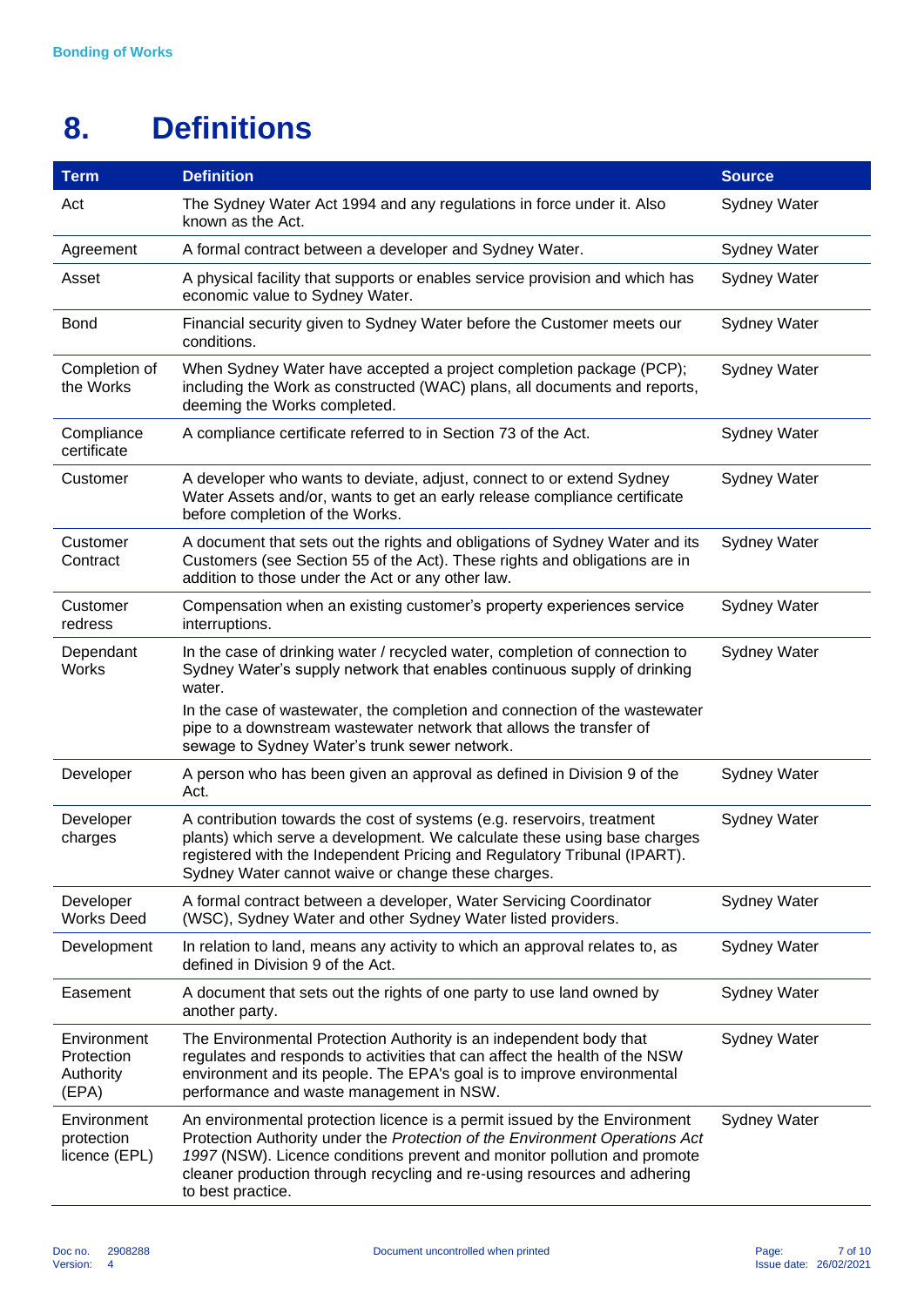| <b>Term</b>                                    | <b>Definition</b>                                                                                                                                                                                                                                                                                                                                                                                                                                                                                                      | <b>Source</b> |  |  |  |
|------------------------------------------------|------------------------------------------------------------------------------------------------------------------------------------------------------------------------------------------------------------------------------------------------------------------------------------------------------------------------------------------------------------------------------------------------------------------------------------------------------------------------------------------------------------------------|---------------|--|--|--|
| Government<br>trading<br>enterprises<br>(GTEs) | Government-owned or government-controlled entities that produce goods<br><b>Sydney Water</b><br>and services on a commercial basis by substantially or fully covering their<br>costs. They are outside the general government sector and separate from<br>government financial enterprises in banking, insurance and related sectors.<br>GTEs are also commonly referred to as state owned corporations (SOCs),<br>government owned corporations (GOCs) and government business<br>enterprises (GBEs), amongst others. |               |  |  |  |
| Homestead<br>subdivision                       | A subdivision that creates a lot with an original dwelling on it (also known as<br><b>Sydney Water</b><br>a 'homestead') and that is separated from the original land parcel. The lot<br>containing that 'homestead' can also be known as a 'homestead lot'.                                                                                                                                                                                                                                                           |               |  |  |  |
| Major<br>infrastructure                        | Works associated with constructing permanent storage reservoirs,<br>treatment plants, pumping stations and trunk mains. Works may also<br>include construction carried out as part of state significant infrastructure or<br>by infrastructure agencies.                                                                                                                                                                                                                                                               | Sydney Water  |  |  |  |
| Minor Works                                    | Works in the construction category MS, as described on Sydney Water's<br>website. These are generally shorter and not laid as deep as major Works.                                                                                                                                                                                                                                                                                                                                                                     | Sydney Water  |  |  |  |
| Notice of<br>Requirements<br>(NOR)             | A formal notice under Section 74 of the Sydney Water Act 1994, sent to a<br>Sydney Water<br>developer stating Sydney Water's requirements to issue a compliance<br>certificate.                                                                                                                                                                                                                                                                                                                                        |               |  |  |  |
| Notification                                   | Any formal notice issued by Sydney Water, describing the Works required<br>Sydney Water<br>to either deviate, adjust, connect or extend Sydney Water's Assets. A notice<br>may be a Notice of Requirements, Letter of Approval or, Letter of<br>Requirements.                                                                                                                                                                                                                                                          |               |  |  |  |
| Operating<br>Licence                           | Operating Licence refers to the Sydney Water Operating Licence issued<br>Sydney Water<br>under the Sydney Water Act 1994 (NSW) which allows Sydney Water to<br>supply water, wastewater, recycled water and stormwater services. It also<br>includes Sydney Water's Customer Contract. The licence includes<br>requirements for water quality, asset performance (including system<br>performance standards), water conservation, environmental indicators and<br>management, and Customer and consumer rights.        |               |  |  |  |
| Permission to<br>enter                         | Sydney Water<br>Permission granted to enter and occupy land or a building as defined in<br>Division 4 of the Act.                                                                                                                                                                                                                                                                                                                                                                                                      |               |  |  |  |
| Policy                                         | A Sydney Water document that sets out a plan of action for Sydney Water<br>Sydney Water<br>in a distinct area of its business. A policy is read in conjunction with the<br>related guideline.                                                                                                                                                                                                                                                                                                                          |               |  |  |  |
| Project<br>completion<br>package<br>(PCP)      | A package consisting of a variety of documents that record the Works<br><b>Sydney Water</b><br>performed under the Developer Works Deed as detailed in the Managing<br>new development process.                                                                                                                                                                                                                                                                                                                        |               |  |  |  |
| Project<br>management                          | A project management plan, in the form of a Gannt chart or similar, that<br>includes the:                                                                                                                                                                                                                                                                                                                                                                                                                              | Sydney Water  |  |  |  |
| plan                                           | construction timeframe of all reticulation and dependant assets                                                                                                                                                                                                                                                                                                                                                                                                                                                        |               |  |  |  |
|                                                | potential delay risks, and mitigation measures<br>$\bullet$                                                                                                                                                                                                                                                                                                                                                                                                                                                            |               |  |  |  |
|                                                | connection (and disinfection if applicable) of all assets                                                                                                                                                                                                                                                                                                                                                                                                                                                              |               |  |  |  |
|                                                | potential compliance certificate release date                                                                                                                                                                                                                                                                                                                                                                                                                                                                          |               |  |  |  |
|                                                | potential development application completion date                                                                                                                                                                                                                                                                                                                                                                                                                                                                      |               |  |  |  |
|                                                | potential lot registration date<br>number of proposed purchasers who have been given permission to                                                                                                                                                                                                                                                                                                                                                                                                                     |               |  |  |  |
|                                                | seek building approval from Council                                                                                                                                                                                                                                                                                                                                                                                                                                                                                    |               |  |  |  |
|                                                | forecasted lot sale dates/staging                                                                                                                                                                                                                                                                                                                                                                                                                                                                                      |               |  |  |  |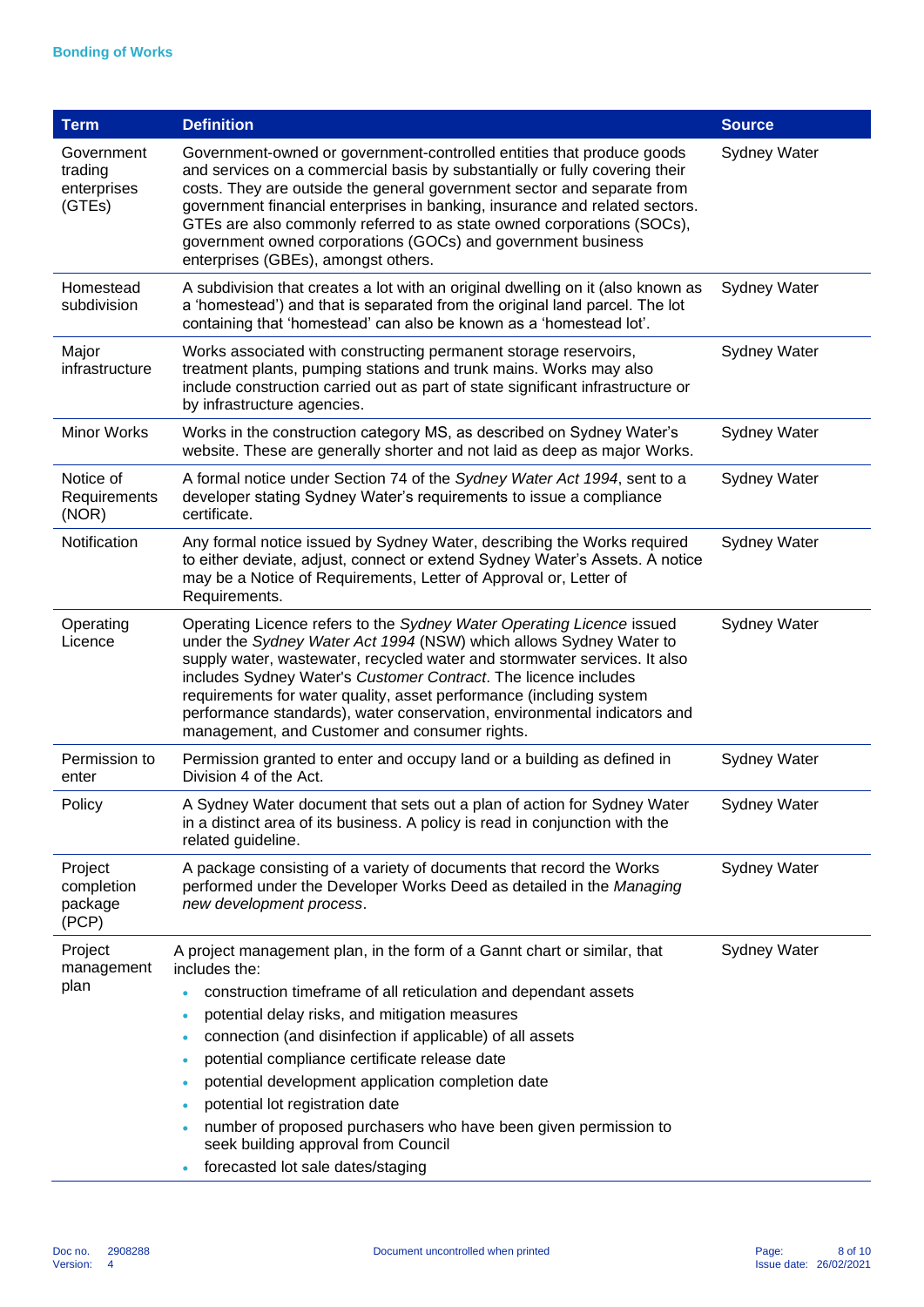| <b>Term</b>                                | <b>Definition</b>                                                                                                               | <b>Source</b>       |  |
|--------------------------------------------|---------------------------------------------------------------------------------------------------------------------------------|---------------------|--|
|                                            | forecasted first building construction start date (potential first use of<br>service)                                           |                     |  |
|                                            | forecasted occupancy                                                                                                            |                     |  |
| Service                                    | A service is the provision, construction, operation, management and<br>maintenance by Sydney Water of systems and services for: | Sydney Water        |  |
|                                            | storing and supplying water (including recycled water and drinking<br>water)                                                    |                     |  |
|                                            | providing wastewater (sewerage) services                                                                                        |                     |  |
|                                            | providing stormwater drainage systems                                                                                           |                     |  |
|                                            | disposing of wastewater.                                                                                                        |                     |  |
| Water<br>Servicing<br>Coordinator<br>(WSC) | A listed service provider engaged by the development industry and<br>Sydney Water<br>authorised by Sydney Water.                |                     |  |
| Work as<br>constructed<br>(WAC)            | Documents showing the details of Works as they were carried out.                                                                | <b>Sydney Water</b> |  |
| Works                                      | The Works for which the Customer is responsible under a Notification of<br>Sydney Water's requirements.                         | Sydney Water        |  |